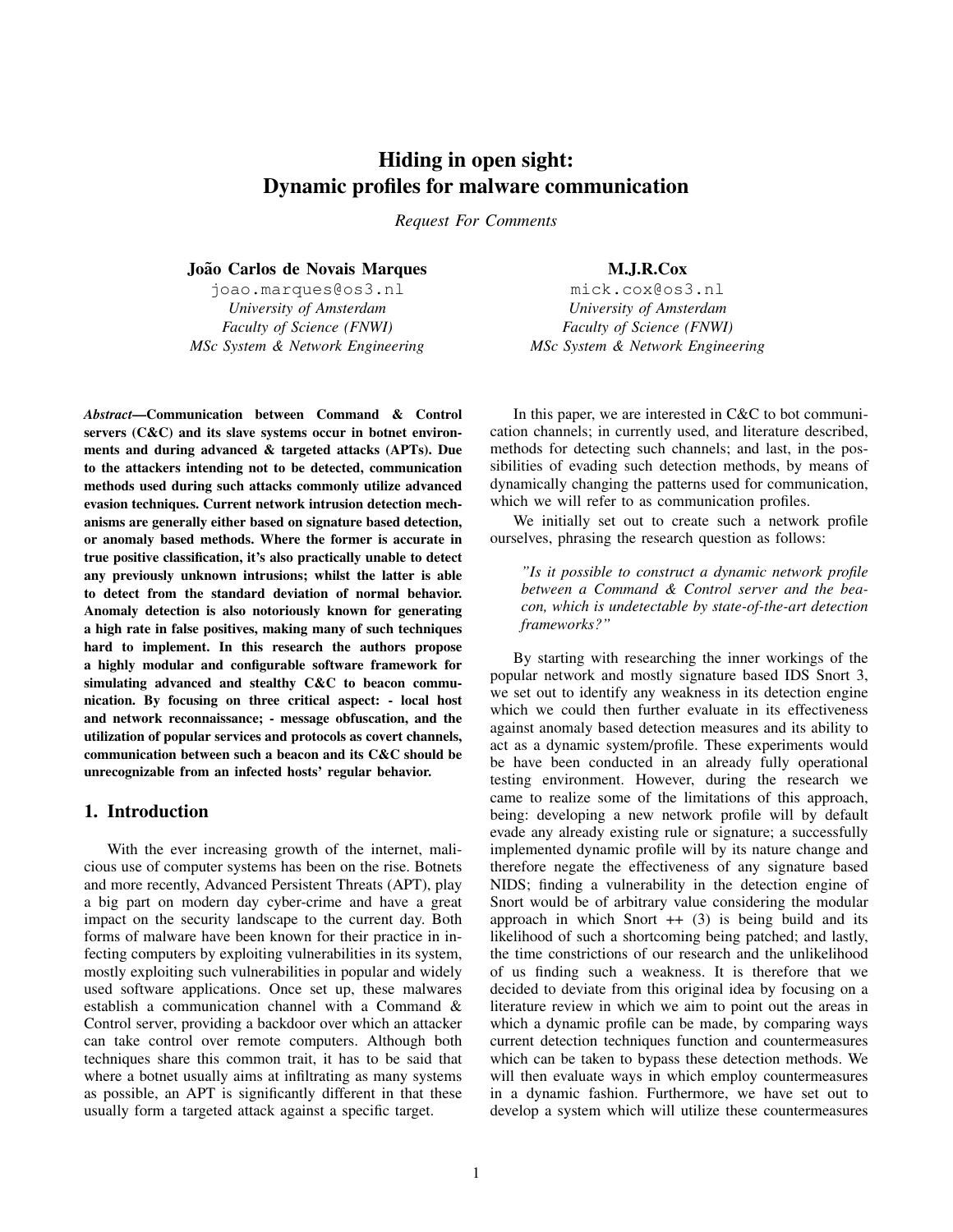in an intelligent and dynamic way. By developing such a system, we intend to enable researchers in simulating environments which can help in improving old and developing new detection systems.

#### Paper outline

In Section 2 we will give a review of the relevant literature on the topics of advanced malwares including both botnets and APT attacks, on detection techniques for these communication profiles and techniques these malwares have used and possibly utilize for hiding or evading detection. In Section 3 we will describe the method used set all of the environments and the development of the program. In Section 4 we will describe the results obtained by running the program in the testing environment. In Section 5 we will discuss our findings, our proposal and any possible countermeasures which we suspect are able to counter the developed program. In Section 6 we present possible future work and in Section 7 we will give our concluding remarks.

#### **Definitions**

#### *Advanced Persistent Threats*

Advanced persistent threats (APT) are cyber attacks executed by sophisticated and well-resourced adversaries targeting specific information in high-profile companies and governments, usually in a long term campaign involving different steps, as defined by /citechen2014study. APTs usually involve Remote Access Trojans, and botnet like communication structures.

## *Beacon*

is the term used in this paper to denounce the subsystem of malicious software, which is active on a bot, and responsible for establishing a communication profile with the C&C.

#### *Botnet*

a bot is computer system, usually workstation, infected by a remote access trojan,

## *Command & Control*

is a computer system with communication streams to its clients, most common infected clients which act as bot in a botnet.

#### *Communication profile*

A communication profile are the combined properties of an established communication channel between C&C and beacon.

#### *Overt channel*

An overt channel is an open and visible communication channel which is generally open for any bystander to see, usable as hidden data carrier.

## *Covert channel*

A covert channel is a communication channel that is not intended for information transfer at all [\[Lampson, 1973\]](#page-10-0). Networking covert channels are created using a network steganography technique.

## *Intrusion Detection Systems*

Systems for monitoring and evaluating data from a system with the goal of recognizing and possibly preventing intrusions; denoted by the abbreviation IDS, HIDS for Host based- and NIDS for Network based intrusion detection systems.

## *Overlay network*

is usually the term to denounce peer to peer networks in decentralized networks. In this paper we

## *Signature detection*

is one of the detection methods an IDS can employ in its search for intrusions. Signature based detection methods use signatures, also called rules. These rules are a fingerprint of previously detected intrusions and malware.

## *Anomaly detection*

is one of the detection methods an IDS can employ in its search for intrusions. Anomaly based detection methods use an algorithm which is first trained with a set of normal data, after which it will detect

## 2. Literature Review

In this section, we hope to facilitate the reader with an overview of relevant and recent research on the topics of information hiding, remote access malware, by which we mean botnets and APT attacks, the methods they utilize to remain undetected and some of the techniques one could use to detect them, which are often employed in intrusion detection systems.

We start with the act of information hiding. In the book [\[Katzenbeisser and Petitcolas, 2016\]](#page-9-0), the authors gave an extended overview of the act of hiding information in communication networks. In this, he classifies three main types of information which can be subjected to such hiding mechanisms, which we will describe one by one:

- Identities of communication parties
- Communication process
- Communication content

#### 2.1. Hiding the identities

Identities of parties involved in secret communication can be hidden by making the source and final address hard to retrieve. Known methods for to establish this is using tunneling techniques such as a VPN, proxies such as HTTP proxies, or anonymity networks such as TOR. In [Rodríguez-Gómez et al.,  $2013$ ], the authors report botnets commonly using multi-hopping techniques, fast flux networks.

#### 2.2. Hiding the processes

This subsection has been modeled after the book [\[Katzenbeisser and Petitcolas, 2016\]](#page-9-0), which gives an extended scientif review of purely this topic.

When two parties decide to communicate in secret, they can do so by establishing a covert channel, which they indent to remain secret.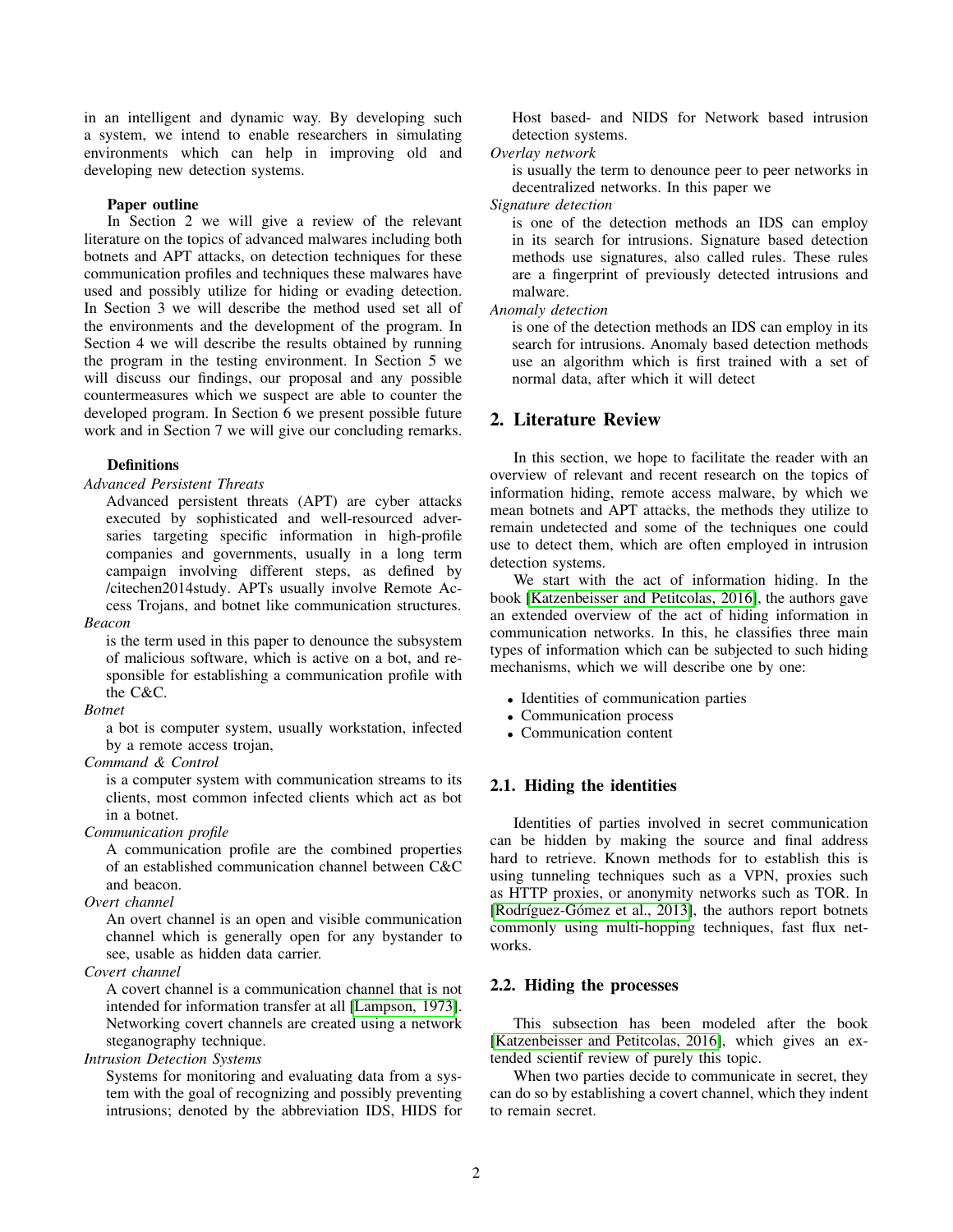2.2.1. Network steganography. Network steganography hides data inside an overt communication in a way that minimizes the impact on the over transmissions and thus it effectively conceals the existence of the covert transmission (CT). It aims at hiding secret data in the normal transmissions of users without significantly altering the carrier used. A carrier is defined as one or more overt traffic flows that pass between a covert sender and a covert receiver. A subcarrier is defined as a place or a timing of events in a carrier, where secret information can be hidden using a single steganographic technique. A subcarrier typically takes the form of a storage or timing covert channel.

A classification of network steganography is given, in which it defines two distinct groups: timing-, and storage based techniques. First, timing based techniques are further divided in protocol aware-, and protocol agnostic methods. A protocol aware method could for instance introduce artificial loss, retransmissions, manipulate the order of messages, frame collisions or changing the temperature, CPU clock and timestamps, in order to hide information; whereas a protocol agnostic method does not need to know the in depth characteristics of a protocol, utilizing for instance the rate/throughput, interpacket times and message timing.

Second, storage based methods are divided into methods which modify user data, and those methods which modify protocol specific fields: Protocol Data Units (PDU). The latter one can then be subdivided in methods which either preserve the structure of protocol fields and those who don't. Structure modifying methods can be found in size modulation, altering the sequence in position or in the number of elements, and by introducing redundancy. Structure preserving methods can be found in the usage of random numbers, value modulation such as modifying character case or modifying the least significant bit, or modifying reserved and/or unused fields.

Each of these methods can be further described with by three characteristics: (1) Steganography bandwidth, which describes how much secret information one is able to send per time unit; (2) Undetectibility, defines the inability of an adversary to detect a steganogram inside a carrier; and (3) Robustness, which describes how much alteration the steganogram can withstand whilst not destroying the secret data.

Furthermore, there is the concept of steganography cost. Steganography cost is defined as the degradation or distortion of the carrier, when steganographic methods are applied. One can imagine that this cost has an effect on the detectability. If the cost of applying steganography exceeds a certain treshold, the steganographic act becomes detectible, with an ever increasing likelihood if the cost grows.

Finally, the author introduces the idea of steganographic control protocols, which is a communication protocol that is embedded into a steganographic carrier and regulates the communication between distributed steganographic processes. Features include: sending acknowledgment flags, sequence numbers and measures for session management over covert data transfers. Control protocols can also enable the usage of deep hiding techniques (DHT), such as switching between carriers, subcarriers, and hiding methods. In short, control protocols increase reliability and when combined with DHT, they can increase covertness. However, it must be said that control protocols can potentially also increase the steganographic cost.

2.2.2. Traffic Type Obfuscation. Traffic type obfuscation alters the patterns and contents of network traffic between two network entities so that a third entity can not identify the type of their communication, which is the network protocol. Traffic type obfuscation, can be categorized in two classes.

First, Traffic de-identification aims to make the network protocol hidden. Methods include: the encryption of packet headers; padding encrypted packets, using various padding strategies, such as already is implemented in GnuTLS; and HTTP obfuscation (HTTPOS) which implements features to obfuscate patterns in client side HTTP traffic.

Second, Traffic impersonation, which aims to alter traffic to hide the underlying protocol and also pretends to be using another protocol. Proposed methods include: SkypeMorph, which is a framework for disguising traffic from the TOR anonimity network as being Skype traffic; FreeWave, which similarly to SkypeMorph disguises any network traffic as Skype traffic, in order to resist any firewall blocks;

for instance when BitTorrent traffic tries to impersonate HTTP traffic. This can be done by imitating the other protocol's packet frequency and/or/size distributions.

TTO is commonly used for blocking resistance, such as bypassing a firewall; and for privacy protection.

## 2.3. Hiding the content

The most common method for hiding communication content is the usage of encryption. Encryption algorithms modify plain text into ciphertext using an encryption key. The cipher text cannot be interpreted and can only be reversed to its original state if one has the decryption key. There are many algorithms and methods to use encryption, which are not covered here. In symmetric encryption, the encryption and decryption key are the same. In asymmetric encryption, they are not.

#### 2.4. Remote Access Malwares

In this section we will take a look at malwares which implement backdoors in compromised systems over which they establish a communication channel with a C&C, which are advanced persistent threats and botnets. We will take a look at their lifecycle, and how they operate.

2.4.1. Advanced Persistent Threats. A definition of APT attacks is given by the authors of [\[Chen et al., 2013\]](#page-9-1), namely: *Advanced persistent threats (APT) are cyber attacks executed by sophisticated and well-resourced adversaries targeting specific information in high-profile companies and governments, usually in a long term campaign involving different steps.* The authors of the same paper describe the life of an APT accordance with the following stages: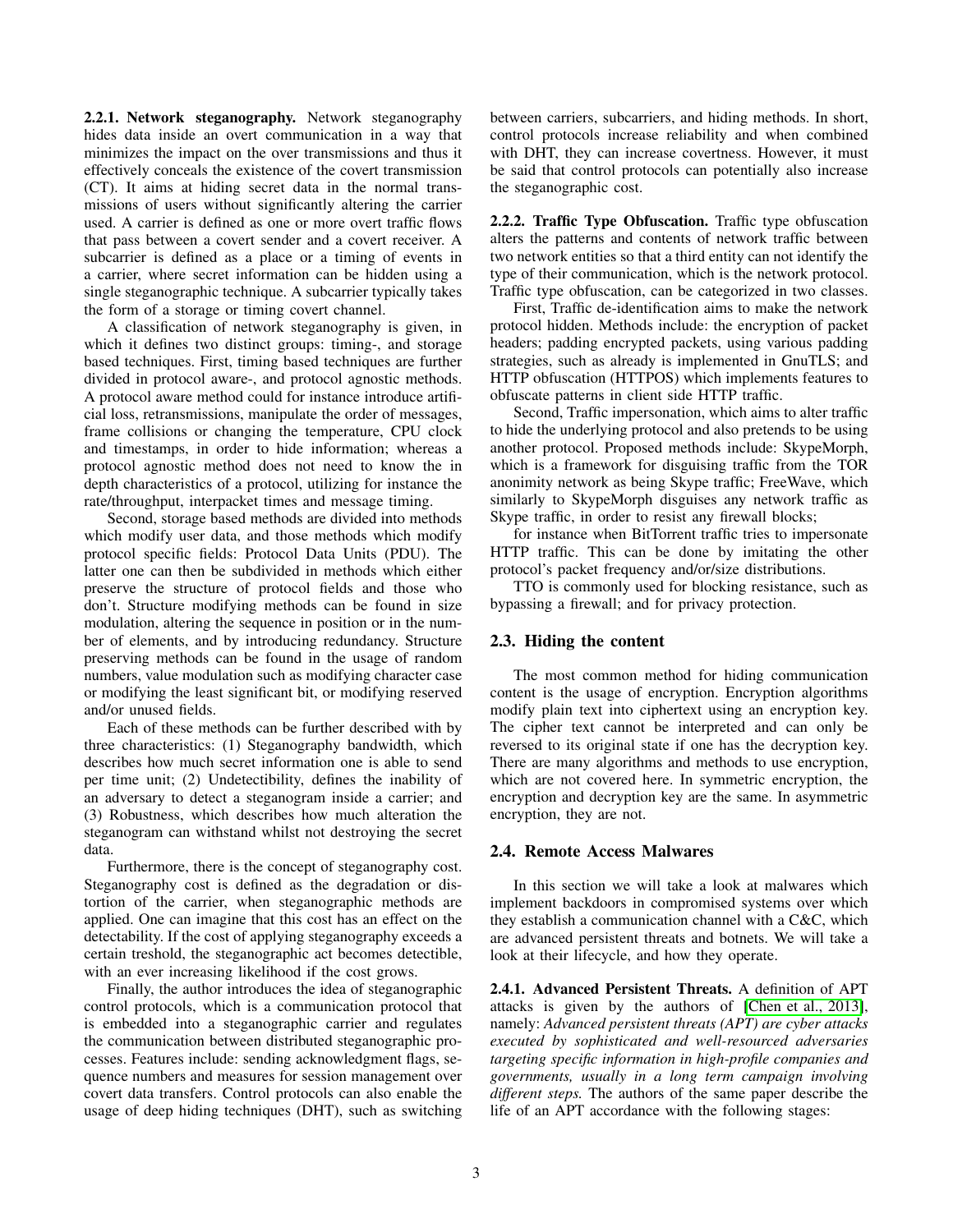- 1) Reconnaissance and Weaponization
- 2) Delivery
- 3) Initial intrusion
- 4) Command & Control
- 5) Lateral movement
- 6) Data Exfiltration

During the *Reconnaissance and Weaponization* stage, in which APT actors gather information about a target mostly using OSINT (open source intelligence) and Social Engineering measures;

During the *Delivery* stage, in which attackers deliver malware exploits using directly targeted spear finishing techniques or watering hole attacks, in which the attacker lures the victim into using exploited but already trusted resources, such as we compromised website;

During the *Initial intrusion* stage, in which the attacker often exploits vulnerabilities in often wide used software such as Adobe Acrobat, Flash, or Microsoft Office, which can but not need be zero day vulnerabilities.

During the *Lateral Movement* stage, in which the APT actor performs internal reconnaissance and compromise additional systems to gain escalated privileges over commonly a longer period of time, in order to avoid detection.

During the *Command & Control* stage is the stage in which the APT actor, upon successfully establishing a backdoor, takes control over one or more compromised computers by communicating over various legitimate services and publicly available tools such as social networking sites in supplying control information, communicating via- and even hosting the C&C in anonymity networks such as TOR, or by using remote access tools (RAT) which are often used by system administrators but in such attacks misused to facilitate control over an infected host.

During the *Data Exfiltration* stage, in which the attacker is out to exfiltrate sensitive information, typically encrypted using SSL/TLS, funneled through an internal staging server and sent out using an anonymity network.

in which the authors propose data loss prevention systems (DLP) which act as a last line of defense, monitoring for sensitive data in different states of transit; and lastly, *Intelligence-driven Defense* which more than a defense mechanism is a strategy which would entail the creation of an intelligence feedback loop, enabling the defender to better recognize patterns of attacks.

Next to the stages, the authors also supplied countermeasures though explicitly mentioning no single solution can offer effective protection. Countermeasures include: *Security Awareness Training*, in which industry should be made aware to the difference between APT- and regular attacks; *Traditional Defense Mechanisms*, which can be utilized to block known attack vectors, such as patch management, anti-virus software, firewalls, HIDS, NIDS, IPS, SIEM and content filtering software; *Advanced Malware Detection*, in which by means of sandboxing execution malwares behavior can be analyzed, but also specify one should account for known sandbox execution evasion techniques; *Event Anomaly Detection*, which entails one utilize anomaly based detection, instead of looking for known bad (red: signature based detection), specifying this by proposing big data analytic and referring to previous succesfull studies which looked at HTTP requests and event processing based on MapReduce; *Data Loss Prevention*,

2.4.2. Botnets. Similarly to APT attacks, the lifecycle of botnets follow roughly the same stages, as defined by [Rodríguez-Gómez et al., 2013]:

- 1) Botnet conception, in which the botnet is designed and developed;
- 2) Botnet recruitment, in which the malware is spreaded
- 3) Botnet interaction, in which a bot communicates with its C&C
- 4) Botnet marketing, in which the botmaster goes to market with his botnet
- 5) Attack execution
- 6) Attack success

During the conception stage, the botnet is developed, for which three design types can be identified: centralized-, decentralized-, and a hybrid botnets; which represent the communication patterns between bot and C&C.

During the interaction stage, the authors identify internal and external interactions. First, internal interaction is further divided into a registration part and a C&C communications part. During the registration part, the bot becomes part of the botnet, which can happen either statically by hard coding addresses or algorithms which intend to find addresses; or dynamically, which can happen in a number of different ways, such as downloading files which include a list of peers. C&C communications happens after the registration part, represents the bulk of interactions, and can be grouped in accordance with three characteristics: the type of messages, direction of the information and the communication protocol. The *types of messages* can either be commands (orders), instructing a bot to do a certain action; or control messages intended for administrative purposes, such as updates or membership administration. The *direction of information* can either be pull or push. The *communication protocol* identifies the carrier of the messages, which is commonly recognized to be IRC, HTTP or P2P protocols. Second, *external interactions* entail the interactions between an infected bot and any noncompromised system, often to access publicly available services on the internet. Commonly, three services are identified: DNS, Services in P2P networks and Botnet monitoring services. DNS is usually used for C&C address resolvent. P2P network services are used as an intermediate layer to hide C&C connections, such as the case where only the name of a resource is given, which should be downloaded from a P2P network, which then contain instructions or otherwise new updates. Botnet monitoring services can be used by a botmaster to obtain useful information about the botnet itself, such as the availability of the domains used by the C&C in Whois or DNS systems. Within the marketing stage, the authors identify multiple scenarios in which a botmaster can monetize its botnet. In the attack execution,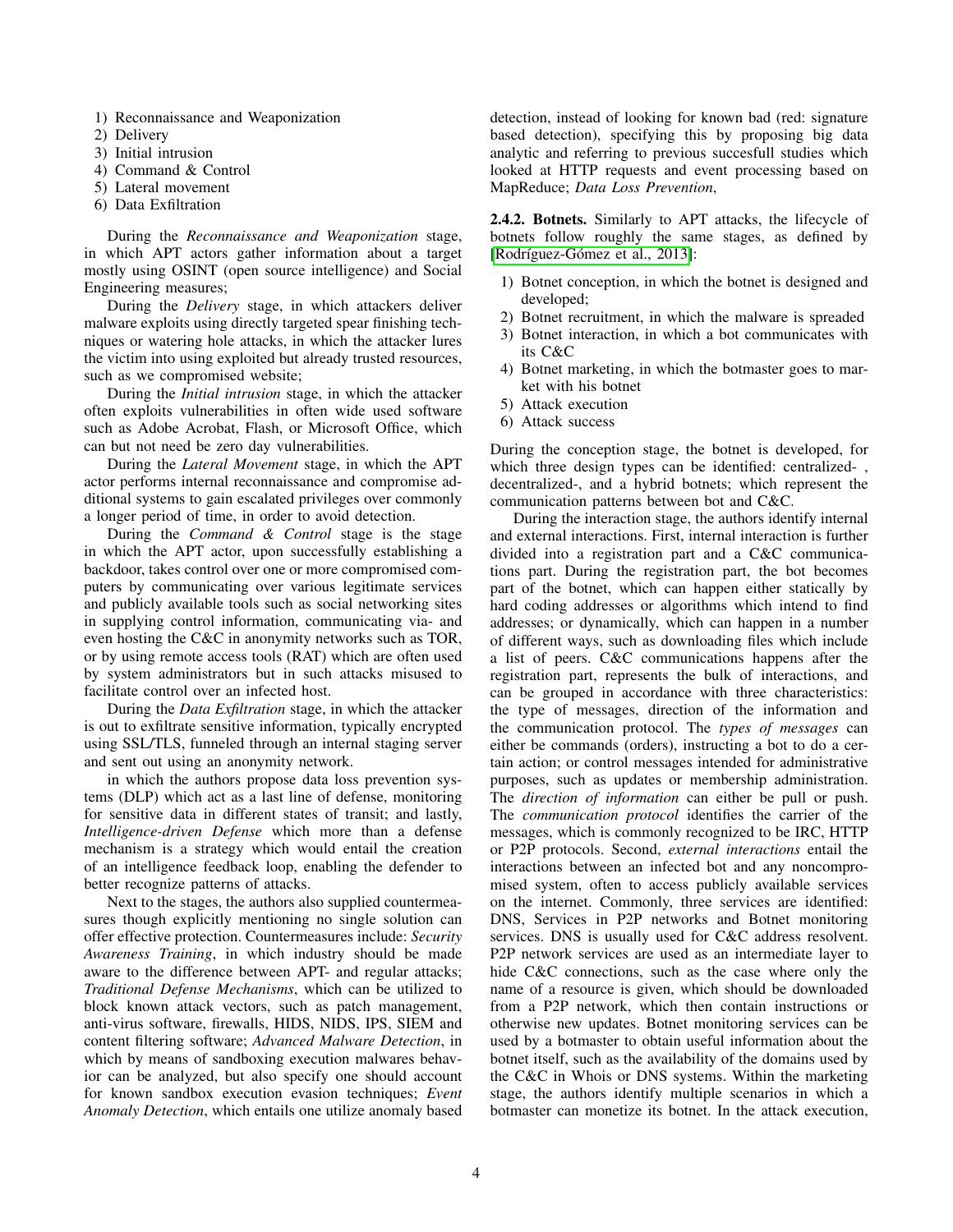the authors identify multiple possible attack scenarios, such as distributed denial of service, spamming, phishing, data stealing and click fraud.

Furthermore, the authors identify some of the many hiding mechanisms used by botnets to frustrate the discovery of its components (bot, botmaster, C&C channels): Multihopping, Ciphering, Binary Obfuscation, Polymorphism, IP spoofing, Email spoofing, Fast-flux Networks. Multihopping is the usage of proxies or anonymity networks to conceal the final IP address. Ciphering is described as the usage of encryption in C&C communication channels, and is further reported to make the development of detection techniques increasingly different. Binary obfuscation techniques are used to complicate and conceal the bot source code, making reverse engineering and analysis on its behavior a difficult task. Polymorphism is utilized to bypass signature based virus scanners, as it entails the creation of different versions of the source code, which change, whilst the functionality remains the same; for example by using packers. IP Spoofing is the act of sending IP packets with a fake source address, often used to bypass IP filters during denial of service attacks. Similarly, E-mail spoofing is used to fake a source (from:) e-mail address or other e-mail header fields; often used in phishing and spamming attacks. Finally, Fast Flux Networks is the usage of rapidly changing DNS resource records in order to have multiple IP addresses answer for a certain fully qualified domain name; this method can be used to hide a final host in the network, such as a central  $C\&C$ 

#### 2.5. Detection methods

In this subsection, we will loosely describe methods of detecting C&C to beacon communications. As these concepts are often coined within the context of intrusion detection systems, they not need to be. As, for instance, such detection methods also apply for detecting network steganography and covert channels, we have decided to describe the methods individually from the systems in which they are often implemented.

[\[Limarunothai et al., 2015\]](#page-10-2) identify four distinct botnet detection techniques, namely: (1) *Signature based detection*, (2) *Anomaly based detection*; (3) *DNS based detection*; (4) *Data-mining based detection*. Furthermore, they identify botnet challanges, which contribute frustrate the detection of such botnets.

2.5.1. Signature based. intrusion detection is based on pattern matching, such as regex, ngram or rule based matching. For the detection of intrusions, covert channels or malware, one need predefined knowledge of such cases, to translate them into a fingerprint, rule or otherwise called signature, in order to be able to validate those. Considering that signature based matching is deterministic in its approach, it is very accurate in classifying known intrusions (high true positive). However, this also makes this method practically unable to detect novel intrusions.

Signature based is very scalable and considerably more easy to implement than other methods. Snort 2 is a mostly on signature based detection system, which is often used in practice. Other systems commonly also support snort based signatures [\[Liao et al., 2013\]](#page-10-3).

2.5.2. Anomaly based. intrusion detection is based on identifying anomalies based on a set of normal behavior, on which such systems are based. Anomaly based methods can use machine learning (ML) or statistical approaches; which both require the setting of a boundary or threshold. [\[Liao et al., 2013\]](#page-10-3) [\[Karim et al., 2014\]](#page-9-2). Looking at machine learning, we can see that: behavior is measured in form of features; a decision threshold or boundary is required for classification; an algorithm decides between two classes (benign/malicious or true/false), even when the test data consists of more than two classes; in that case it will do this binary classification in a recursive 'one vs. the others' kind of fashion. Examples of such algorithms are decision trees, neural networks, support vector machines.

2.5.3. Traffic normalization. Traffic normalization is the act of removing semantic ambiguities, such as setting unset, reserved an padding bits to zero. Most traffic normalization targets the Network & Transport layer protocols (IP/TCP/UDP). Some have proposed to eliminating covert channels in HTTP by enforcing protocol compliant behavior. Furthermore, network-aware traffic normalizers (NAAW) are proposed to function as an intelligent and statefull system as an active countermeasure. Snort IDS uses traffic normalization extensively. These are called preprocessors and are responsible for either reassembling the original stream, which frustrate timing based steganography channels, and resetting PDU fields to normal values. Other traffic normalization systems are norm and Wendsel

2.5.4. Comparing botnet detection papers. In the extensive study [García et al., 2014], the authors conducted a survey in which they did an analysis on previous surveys, proposed a new classification and comparison of detection proposals and a new analysis of previously proposed detection methods.

Their analysis on previous botnet related surveys showed that these surveys all maintained a different categorization of detection methods, and emphasized different aspects of each paper. The authors identified different dimensions on which they evaluated previous surveys, and later also used to compare botnet detection papers. Based on these dimensions, the authors proposed a topology map and a set of desired properties of which they think botnet detection proposal frameworks should cover.

different network based botnet detection surveys, giving a so called topology map, in which the authors compared proposed detection methods on three different aspects: (1) *Detection Algorithms*, such as the use of supervised-, semi-supervised, unsupervised machine learning algorithms (MLA), signal processing which includes filtering, correlation and pattern matching; *Detection Techniques*, such as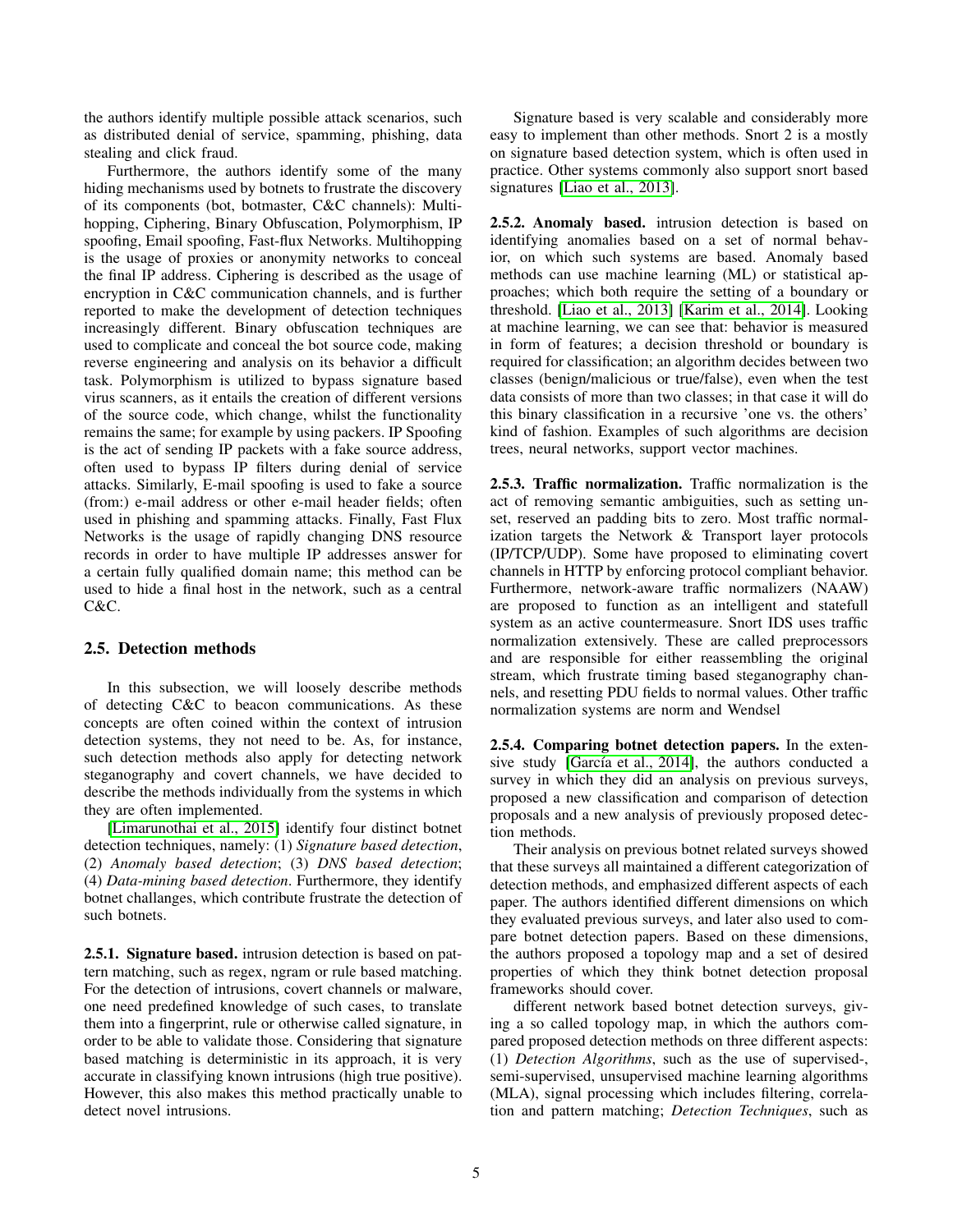anomaly based techniques which includes analyzing the behavior of individual bots, behavior multiple bots in a cluster or network, temporal behavior which is defined as behavioral changes over time in which the authors include protocol usage such as peer to peer (P2P), HTTP, IRC, DNS, port scans, network metrics and SMTP, and lastly, fingerprinting techniques such as string or byte sequence pattern matching for detection; *Detection Sources* in which they compare the origin of packets captured during other surveys, which include normal packets from controlled virtual network or real networks, botnet packets captured from honeypots, darknets, controlled virtual networks, modified and recompiled known malware or packet logs.

Desired properties a novel botnet detection papers should include, target verification issues such as validating the used dataset, the diversity in training data, as well as the reproducibility; results issues such as a better description of performance and results, a result comparison; theoretical issues such as clearly defining any assumptions made, as well as describing how a hypothesis; and issues regarding the detection method itself, including a description about how the dataset was prepared, identifying the main detection method, differentiation from other attacks, which malicious actions it can detect and how botnets are automatically detected.

Further, they revisit previously proposed botnet detection papers and compared on their anomaly-based behavior detection techniques. The following papers are included:

| <b>BotMiner</b>   | [Gu et al., 2008a]        |
|-------------------|---------------------------|
| <b>BotSniffer</b> | [Gu et al., 2008b]        |
| <b>BotHunter</b>  | [Gu et al., 2007]         |
| N-gram            | [Lu et al., 2011]         |
| Stability         | [Li et al., 2010]         |
| Models            | [Wurzinger et al., 2009]  |
| Unclean           | [Collins et al., $2007$ ] |
| <b>FluXOR</b>     | [Passerini E, 2008]       |
| Tight             | [Strayer et al., 2006]    |
| Tamed             | [Yen and Reiter, 2008]    |
| Incremental       | [Yu et al., 2010]         |
| Markov            | [Kim et al., 2012]        |
| Synchronize       | [García et al., 2011]     |

Methods used by the proposed techniques, as described by earlier domains, include: (bot behavior) monitoring packets per flow, mean bytes per packet, connections to SMTP servers and DNS MX record queries, binary downloads, stable P2P connections in regards to average bytes per flow, generating the same traffic within different time windows, multiple bots synchronizing their traffic; (botnet behavior) same commands/traffic to every bot, similar traffic patterns over multiple hosts, IRC answers are synchronized, anomalous changes in domain features, communication with the same address / the same C&C; (temporal behavior) recognizing mean bytes per second and amount of flows per hour, the frequencies of communication and connection over HTTP, similarity of communications within time windows, recognizing if a C&C sends orders to multiple hosts at the same time; (protocol behavior) recognition of port scans, recognition of MX record lookup.

The authors also perform a comparison over the dataset sources; the protocols supported by the proposed techniques, mostly HTTP, IRC and P2P; the algorithms used within the proposed technique, including X-means hierarchical clustering, Autocorrelation, Nave Bayes classifiers and more; what the ratio over different dataset sources is during the training of different algorithms; how the papers described their results and the results themselves; the ability to recognize botnets not included in the training data; the dependency on protocol specific features, such as only looking for the IRC protocol on port 6667; and lastly describe the inner workings of each of the covered proposals individually.

The authors then conclude that even though great advances have been made, the state of the field has to solve multiple problems, as a significant amount of covered papers have issues such as the lack of dataset publication or usage of a public dataset, unverified captures, inaccurate reporting of performance metrics and recognize a common overfit of preprocessing methods. They conclude in saying that their survey aims at pointing to the most useful approaches in complex botnet traffic detection, which they identify as time based dynamic approaches (temporal); which focus on features describing general behavior in a hybrid system using meta-learner which can weigh and decide over the results from different behavior detection algorithms, warning the reader at last that such implementing multiple approaches in parallel would require big data solutions.

[\[Soniya and Wilscy, 2016\]](#page-10-12) identify most detection proposed botnet detection methods rely on a regularity of C&C to bot communication traffic, whilst stating state of the art bots randomize traffic properties to evade regularity based detection techniques. The authors present a detection system which uses traffic analysis of an end-point host to identify bot to C&C communications even when the communication patterns are randomized to evade detection and also aims at early detection of bots. The proposed technique utilizes a Multi Layer Perceptron (MLP) Classifier, which is trained to differentiate between normal user-generated HTTP traffic and bot control traffic over a user session, and a Temporal Persistence (TP) Classifier that utilizes temporal persistence, a measurement of how repeatedly a destination is contacted over time, to identify bot control traffic for time periods larger than a user session. The proposed technique, called RCC Detector, has been trained on-, and tested against multiple public and privately captured data sets, on which it achieved a high accuracy (99.8% TP, 0.48% FP), given the dataset is representative of a real world scenario.

[\[Rossow and Dietrich, 2013\]](#page-10-13) argue current payload signature intrusion detection systems fall short in their ability to detect modern state of the art C&C communication profiles, due to the fact these systems are Dependant on the presence of invariants in network communication. Considering C&C and beacons commonly utilize encryption with dynamic keys, random bytes to serve as initialization vector, and cipher-block chaining or cipher feedback mode to encrypt their messages, invariants will not often be found in its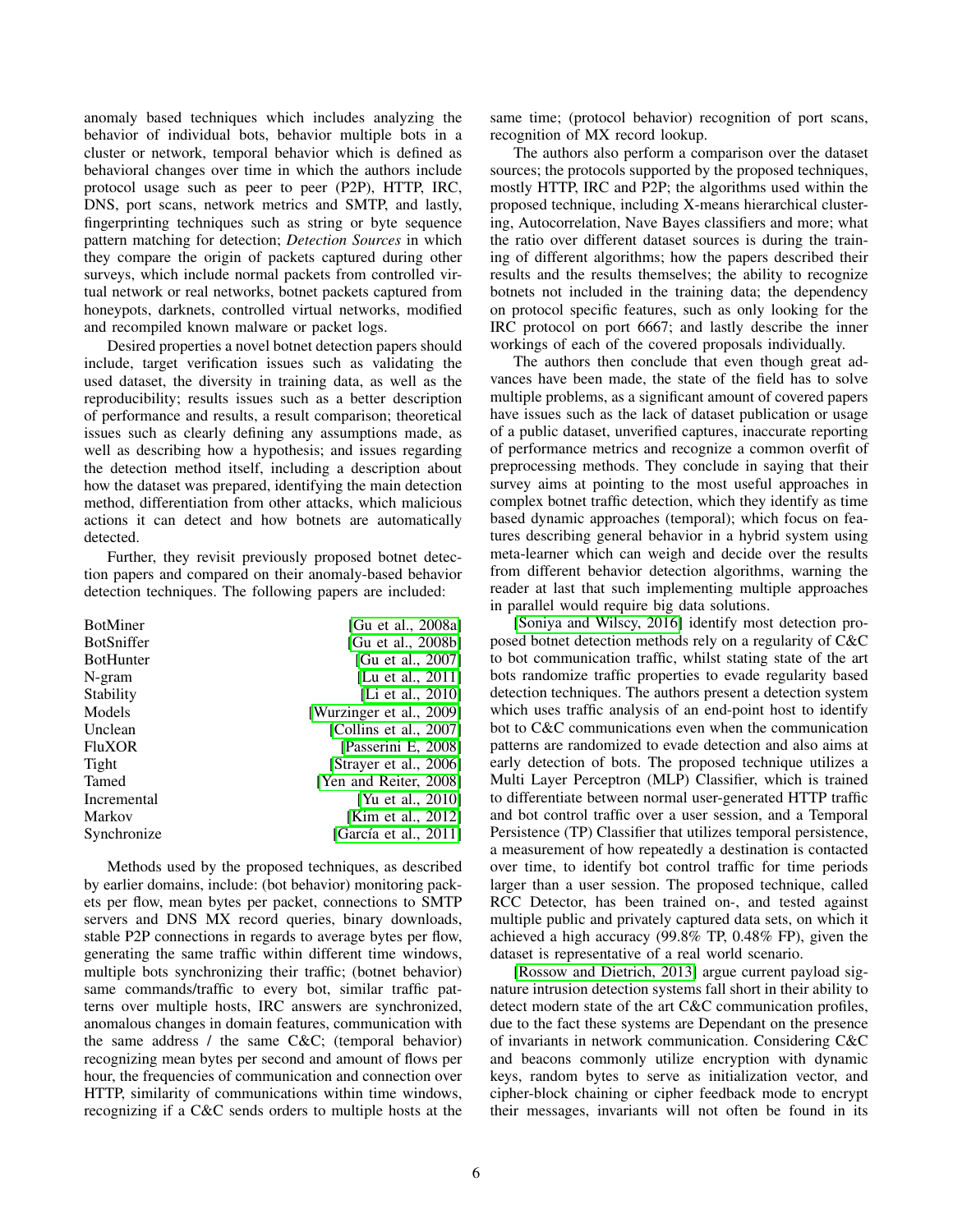communication profile.

In a recent survey, [\[Acarali et al., 2016\]](#page-9-9) set out to identify botnets which utilized encryption for hiding network content. In this research, the authors have shown it to be possible to train a framework on plain text known and widely used botnets, in such a manner that after encryption, it is able to, in a pseudeo brute force manner, be able to correlate entropy with trained botnets.

#### 2.6. Intrusion detection systems

Intrusion Detection and Prevention Systems monitor data for malicious traces among traces of normal behavior in logs, metrics and communication at packet level. Where a detection system will remain to only reporting an intrusion, a prevention system will take immediate action in order to halt the possible intrusion /citemodi2013survey. In practice, these systems are mostly combined into an IDPS; though in literature they are mostly classified with the term IDS.

Multiple types of IDS exist, though the two prevalent ones are host based (HIST) and network based (NIST) Intrusion Detection Systems. [\[Goldring, 2003\]](#page-9-10). In this research, we will focus on NIDS.

2.6.1. Host based IDS. A host based intrusion detection system (HIDS) can then either profile a system on metrics derived from log file(s correlation), system calls, memory or CPU usage; or profile a user based on biometric information as keystroke frequency or psychometric data as Unix knowledge or usage, to detect intrusions. The host based IDS requires a software agent which is installed on the machine. Signature based HIDS are anti virus software packages for example.

2.6.2. Network based IDS. A network based intrusion detection system (NIDS) monitors network data. It can have multiple sensors (sniffers) in the network, on which it can perform traffic normalization, and then validate to an engine. NIDS come in both signature based as well as anomaly based methods. However, due to the high amount of false positives within anomaly based measures, signature based systems are still more prevalent.

2.6.3. Others. Other types of IDS have been proposed, such storage based systems or purely DNS based systems. If one of domains has been flagged as malicious, an intrusion prevention system could halt every DNS query in which this domain is present. Therefor, blocking IP resolution to the infected host [\[Karim et al., 2014\]](#page-9-2).

#### 2.7. Summary

We have described multiple methods of hiding information in communication networks and described methods of detecting attempts in hiding information. As we have shown, the field of information hiding, remote access malwares, detection methods and systems deploying such methods is a very broad subject and its taxonomy is complex, multidimensional. By no means is this literature review extensive. The research conducted is used in the next sections, in which we have attempted to develop a framework which can be intelligent, dynamic and able to evade intrusion detection.

## 3. Methodology

#### 3.1. Hardware/Software

- Server Dell PowerEdge R230
	- $-$  Intel(R) Xeon(R) CPU E3-1240L v5 @ 2.10GHz
	- 16Gb DDR4 memory (2 Modules of 8Gb each)
	- Broadcom Gigabit Ethernet BCM5720 (Network Interface Controller)
	- VMware Vsphere 6.5 (Hypervisor)
		- ∗ Virtual Router Ubuntu Server 16.04.1
		- ∗ Virtual Switch (internal network)
		- ∗ Victim 1 Ubuntu Workstation 16.04.1
		- ∗ Victim 2 Windows 10 Student Edition x64
		- ∗ IDS Ubuntu Workstation 16.04.1
		- ∗ C&C Ubuntu Workstation 16.04.1
- Development laptop Ubuntu Workstation 16.04.1
- Snort 3 (Alpha)
- Overwatch
- python 3 3.5.2
- python 3 extra libraries:
	- appdirs 1.4.0
- dnslib 0.9.7
- $-$  netifaces  $-0.10.5$
- packaging 16.8
- pyparsing 2.1.10
- $-$  six  $-$  1.10.0
- $\bullet$  pip3 9.0.1
	- virtualenv 15.1.0
	- virtualenvwrapper 4.7.2
- Github
- openVPN

#### 3.2. Setting up the development Environment

The development environment was setup using python's package manager called pip (pip3 for python3). This tool facilitates the installation of python packages, such as community libraries[\[Wikipedia, 2017\]](#page-10-14). To setup the environment two packages where installed:

- virtualenv enables the creation of virtual environments to work on separate projects
- virtualenvwrapper wrapper for virtualenv that facilitates the creation and the management of virtual environments

The installation was achieved by issuing the following command:

sudo -H pip3 install virtualenv virtualenvwrapper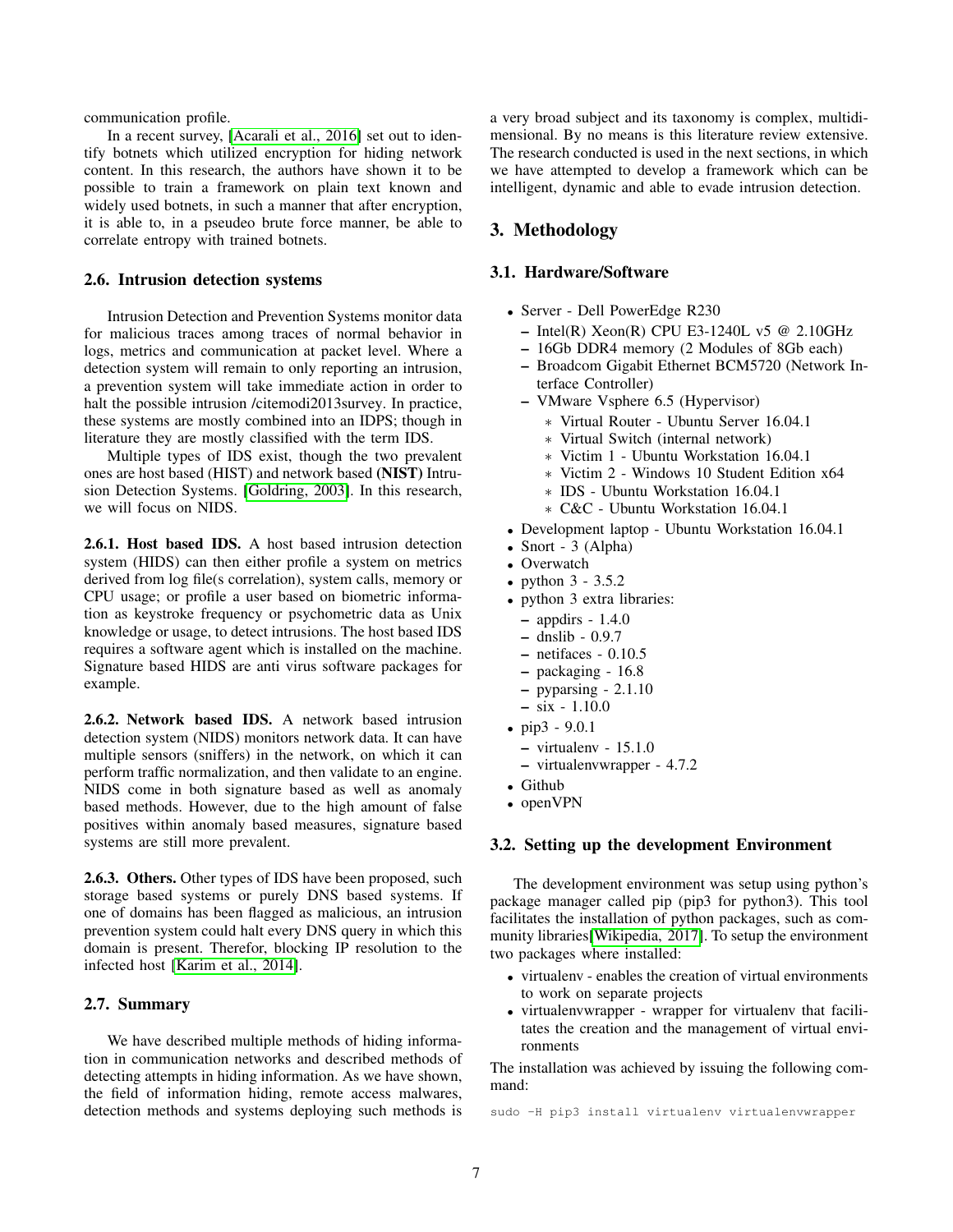Once the packages finished installing the virtualenvwrapper had to be configured by exporting the directory where the project is to be saved and sourcing the configuration. This was done in the following way:

**export** WORKON\_HOME=<virtual environment dir> **export** PROJECT\_HOME=<project dir> **echo** ". /usr/local/bin/virtualenvwrapper.sh" >> \$HOME/.bashrc

The project folder was then created by issuing the command:

```
mkproject dynamic_malware
```
Finally the last step was to install all of the required libraries to work on the program. This was done as the program was developed, but for concision the following command would install all of the required libraries:

pip3 install appdirs dnslib netifaces packaging pyparsing six

With the development environment properly set the development of the Intelligent malware could be started.

#### 3.3. Setting up the testing Environment

To set up the test environment a Dell PowerEdge R230 server at university was used. The first step was installing an hypervisor to be able to create a full virtual environment. For this step the VMWare vSphere was chosen and installed. Then using the web management console the following virtual hardware was created and setup:

- Virtual Switch Internal vSwitch
- Virtual Group Internal VM Network
- Virtual Group Internal Sniffer (Promiscuous mode)
- Virtual Machine Router
- Virtual Machine C&C
- Virtual Machine IDS
- Virtual Machine Victim 1
- Virtual Machine Victim 2

The topology can be seen bellow on figure [1.](#page-7-0)



<span id="page-7-0"></span>Figure 1. Testing environment network topology.

The Virtual group Internal sniffer was set in promiscuous mode so it can receive a copy of the switch's traffic and broadcast it to all VMs that are in the group. For our setup the only virtual machine in the internal sniffer group is the IDS. This prevents the other machines to get flooded with a copy of the traffic that is not supposed to be for them which would just result in a slower network without any advantages. As long as the IDS can receive a copy of the traffic, it can do its normal operations.

The Victim 1 and 2 were setup with Ubuntu and Windows respectively, updated and antivirus solution installed on the windows machine, for a non-technical user standard of security.

The Virtual router had to be set for access to the internal network virtual machines. This was accomplished by temporarily borrowing another server's public IP to access the router. Furthermore, a VPN solution (openVPN) has to be implemented in the router due to the server only having access to one public IP. With the router set with NAT forwarding and openVPN it was possible to contact each machine independently due to them being just one network hop away. This also enables the server management console to be contacted through an internal address which in turn enables for the setup to only need one public IP, releasing the borrowed one. With this the environment was set and ready to test the Intelligent malware.

The C&C was set up with an Ubuntu server and Overwatch as the C&C software that is going to act as the master to the malware infected devices. Overwatch was setup by cloning the git repository from Joey Dreijer and running the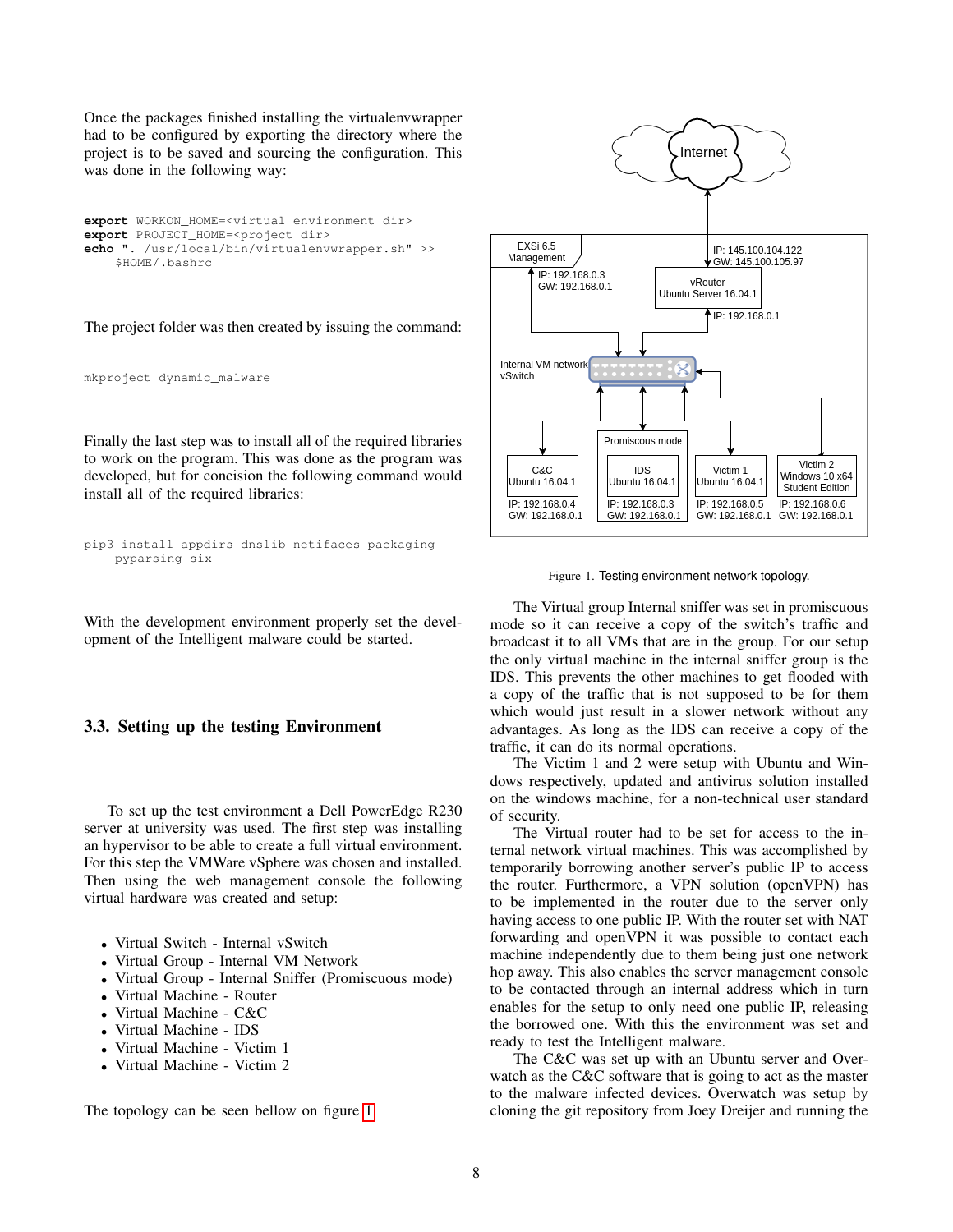setup script it contains. The script downloads all necessary packages, sets up the database, creates a user and starts. It then can be accessed by browsing to its web service in a browser.

#### 3.4. Intelligent Malware

The intelligent malware is simply a python script that gets executed after exploiting a vulnerability in the victim as seen in appendix [A.](#page-11-0) The difference between the typical malware is that it does not activate its beaconing capabilities right away. It first scans the host for some extra information about the environment it is running. It then starts "sniffing" for all incoming and outgoing traffic. This enables the scanner to look for specific methods of communication, such as:

- SSH (when C&C inside of internal network)
- Specific DNS queries/response
	- Signal
	- Whatsapp
	- Telegram
	- Facebook Messager
	- ...Any public service that does end to end encryption of data...

By looking specifically into DNS packets that have been captured, not only it can see that the host is interested in the service it requested the name resolution for, but also the name resolution itself. This enables, at a later stage, the beaconing operation to start without having to make a request by itself.

The implemented functionality is:

- Check for Root access
- Gather platform information
- Gather network interfaces information
- Sniffs on the network

To test the functionality the scanner just needs to be called using the python3 binary that points to the necessary libraries. To scanner can be called in the following way:

python3 scanner.py

For testing purposes where the script is called without a vulnerability being exploited the "sudo" command needs to be used to grant root privileges. For testing it in the testing environment two virtual machines; victim1 (Ubuntu) had to call it with "sudo" while for victim2 a command line just had to be opened with administrator rights.

#### 4. Results

When running the experiment on victim 1, as the primary development platform, the scanner starts correctly gathering the correct information of the host, followed by the information of the network interface. Finally it enters sniffing mode and sniffs until interrupted. The output of the command can be found, partially, in appendix [B.](#page-12-0)

The solution was then tested on Victim 2, as seen on appendix [C,](#page-14-0) it starts the script correctly with the gathering of information about the host. It then gathers information about the network interfaces, but returns a registry key instead of the name of the network interface. It then creates successfully the network sockets (TCP and UPD) to start sniffing and crashes when it tries to read from them.

#### 5. Discussion

For this project, a literature review was conducted. This led us to try to find weaknesses in the engine of snort 3, the most widely used IDS. This did not result in any findings, which led the research to change into the development of an intelligent solution. This idea has been well thought out, but development did not reach its final stages.

The research for weaknesses in the snort 3 engine did not reach its full potential due to the lack of time for such a task. We searched through all of the documentation of both snort 3 and its predecessor, snort 2, in hope to find a logical weakness in the rule making and/or checking operations that could be exploited. This proved to be a tedious and prone to error task that could take a very long time to accomplish. If the project would have more time to be researched this approach could have possibly wielded good results. These results would then have to be researched and analyzed properly to find a mean in which they could be used to evade IDS systems.

With the decision to change approach we started with the development of a one of a kind Intelligent malware that can respond to the differences in environment where it is executed. This was done by adding the functionality of checking for host information and by sniffing on the traffic of the host. With the possibility of knowing what traffic is supposed to leave the host, it is possible to prevent the use of any anomalous type of communication. Furthermore, the use of public service enables the malware to stay hidden since it does not touch the protocols of the services. The only thing the malware changes in the communication is the data that is sent. Due to end to end encryption of the services is is impossible to inspect the data rendering it impossible to detect differences between malicious and regular traffic.

Python was chosen for this task due to it providing many packages for cross platform use. Furthermore, it is easy to provide a portable version of it with the required libraries for the script to work out of the box. The script shows an unfinished program. Due to the lack of time it was not possible to implement all of the functionality. The script was tested on both Linux and Windows platform but due to the development of the script have been focused on the Linux platform it is not fully compatible with Windows. This can be seen in the Windows results in appendix [C.](#page-14-0) Furthermore, in Linux despite the program running perfectly fine and sniffing the network it was detected too late that the captured packets are only of incoming traffic, unless it is a response to a query. This is not desired due to the need of knowing if the host is starting any outgoing ssh connections during the information gathering period. This means that a big part of the code needs to be changed to accommodate the change in the capture behavior.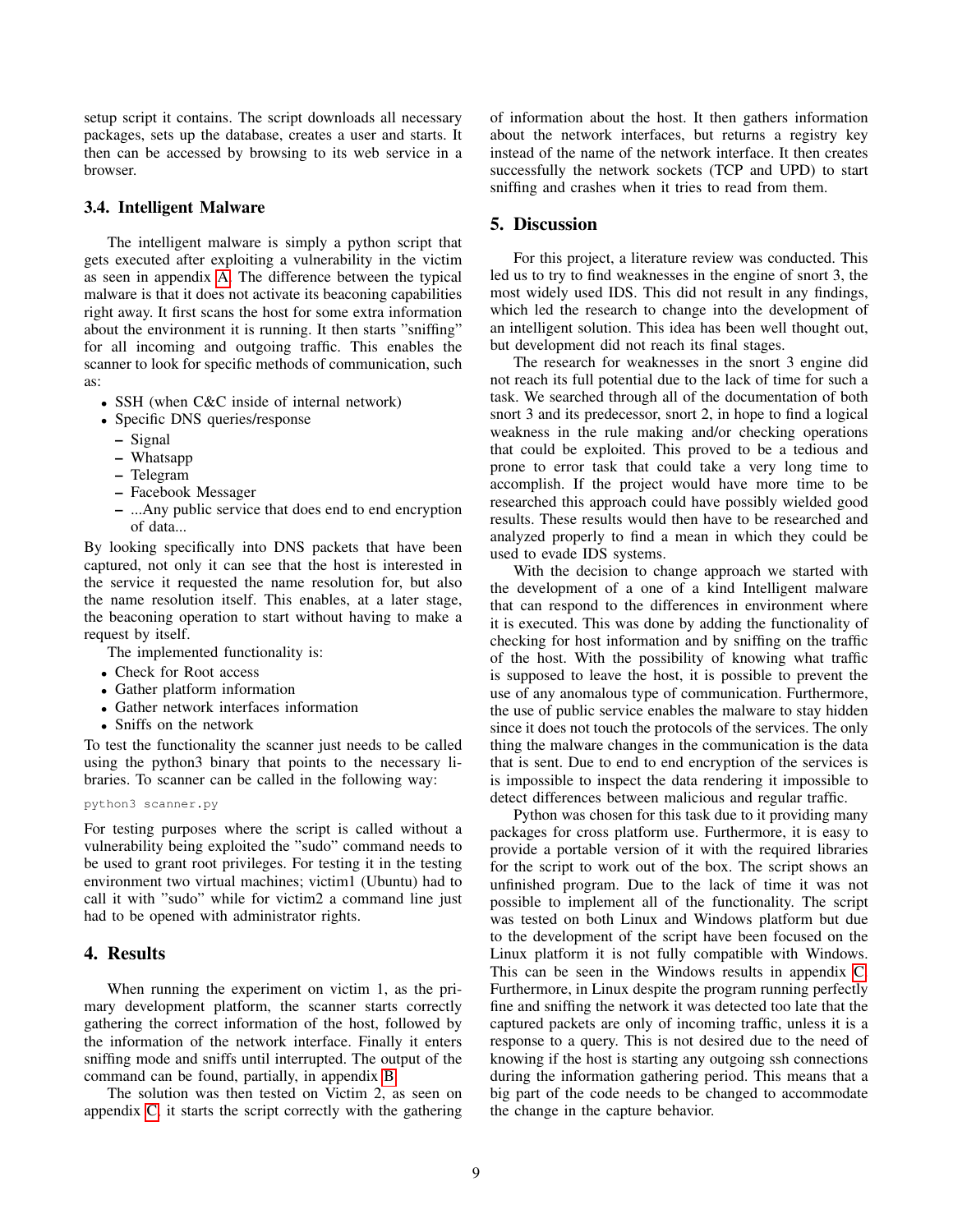Despite not having been tested for full proof of it working the base program as some countermeasures against it, such as the use of Host Intrusion Detection systems (HIDS). With the use of a HIDS it is possible to detect the running script before it event starts communicating. The HIDS if deployed in a centralized fashion could be used to isolate the infected host from the network. This would render the communication impossible. A possible solution against this countermeasure would be to only act when the CPU or Network would have an activity spike. Another solution would be having a countdown timer between captured traffic. This would act as a way to detect network isolation, and would activate the self deletion if it would reach 0 before the next packet would be received.

## 6. Future Work

The field is very broad and so much more work can be put into it. One such possibility is to take again the task of finding a weakness in the snort 3 engine which could render it unable to create a signature. Due to snort being open source, and With more time it could be beneficial the review of the source code.

The project was heavily based on signature detection, but it would be a great contribution if work would also be done on other types of detection such as anomaly based.

As explained in the discussion the script, that can be found in appendix [A,](#page-11-0) is far from being finished. The following functionality still needs to be implemented:

- Outgoing traffic capture
- Capture timer
- Data analysis
- Decision making
- Download of appropriate communication module
- Windows compatibility
- No root access operations
- Self-deletion

The above functionality is the original meant to be included as the base. Further functionality could be added such as:

- Self-preservation (across reboots)
- Process masking (changing the name of the process so it is more difficult to be found)
- CPU and Network activity exploitation (Act on activity spikes of the CPU and Network)
- Increase the List of public services it can use
- Analise specific configurations such as SSH (to dynamically change what port it checks)
- execution option for a small degree of control

Lastly the scanner only does the scanning of the host but not the communication in itself. Each type of communication is meant to have its own script that is downloaded and executed by the scanner. For this reason work could also be done in making the cli of each service portable and usable by the script or making manually the implementation of the different protocols.

#### 7. Conclusion

In Conclusion, a high amount of work and effort has been put into this project on dynamic profiles for malware communication. Different approaches were conducted, including finding weaknesses in IDS software that could be exploitable, with little to no results. Furthermore, a program that dynamically adapts to its environment was devised and partially implemented. The idea seems to be viable but needs further work. Due to time constraints, the program was not finished, it is not cross platform and requires some polishing on what has been implemented. Future work could be done into different methods of malware detection, improving the solution with extra functionality and finding weaknesses in IDS software.

#### Acknowledgments

The authors would like to thank Cedric van Bockhaven & Joey Dreijer for their, very appreciated, advice and contribution.

#### References

- <span id="page-9-9"></span>[Acarali et al., 2016] Acarali, D., Rajarajan, M., Komninos, N., and Herwono, I. (2016). Survey of approaches and features for the identification of http-based botnet traffic. *Journal of Network and Computer Applications*, 76:1–15.
- <span id="page-9-1"></span>[Chen et al., 2013] Chen, P., Desmet, L., and Huygens, C. (2013). A study on advanced persistent threats. In *Availability, Reliability and Security (ARES), 2013 Eighth International Conference on*, pages 248– 254. IEEE.
- <span id="page-9-7"></span>[Collins et al., 2007] Collins, M. P., Shimeall, T. J., Faber, S., Janies, J., Weaver, R., De Shon, M., and Kadane, J. (2007). Using uncleanliness to predict future botnet addresses. In *Proceedings of the 7th ACM SIGCOMM conference on Internet measurement*, pages 93–104. ACM.
- <span id="page-9-8"></span>[García et al., 2011] García, S., Zunino, A., and Campo, M. (2011). Botnet behavior detection using network synchronism. *Privacy, Intrusion Detection and Response: Technologies for Protecting Networks*, pages 122–144.
- <span id="page-9-3"></span>[García et al., 2014] García, S., Zunino, A., and Campo, M. (2014). Survey on network-based botnet detection methods. *Security and Communication Networks*, 7(5):878–903.
- <span id="page-9-10"></span>[Goldring, 2003] Goldring, T. (2003). User profiling for intrusion detection in windows nt. *Computing Science and Statistics*, 35.
- <span id="page-9-4"></span>[Gu et al., 2008a] Gu, G., Perdisci, R., Zhang, J., Lee, W., et al. (2008a). Botminer: Clustering analysis of network traffic for protocol-and structure-independent botnet detection. In *USENIX Security Symposium*, volume 5, pages 139–154.
- <span id="page-9-6"></span>[Gu et al., 2007] Gu, G., Porras, P. A., Yegneswaran, V., Fong, M. W., and Lee, W. (2007). Bothunter: Detecting malware infection through ids-driven dialog correlation. In *Usenix Security*, volume 7, pages 1–16.
- <span id="page-9-5"></span>[Gu et al., 2008b] Gu, G., Zhang, J., and Lee, W. (2008b). Botsniffer: Detecting botnet command and control channels in network traffic.
- <span id="page-9-2"></span>[Karim et al., 2014] Karim, A., Salleh, R. B., Shiraz, M., Shah, S. A. A., Awan, I., and Anuar, N. B. (2014). Botnet detection techniques: review, future trends, and issues. *Journal of Zhejiang University SCIENCE C*, 15(11):943–983.
- <span id="page-9-0"></span>[Katzenbeisser and Petitcolas, 2016] Katzenbeisser, S. and Petitcolas, F. A. (2016). *Information hiding*. Springer.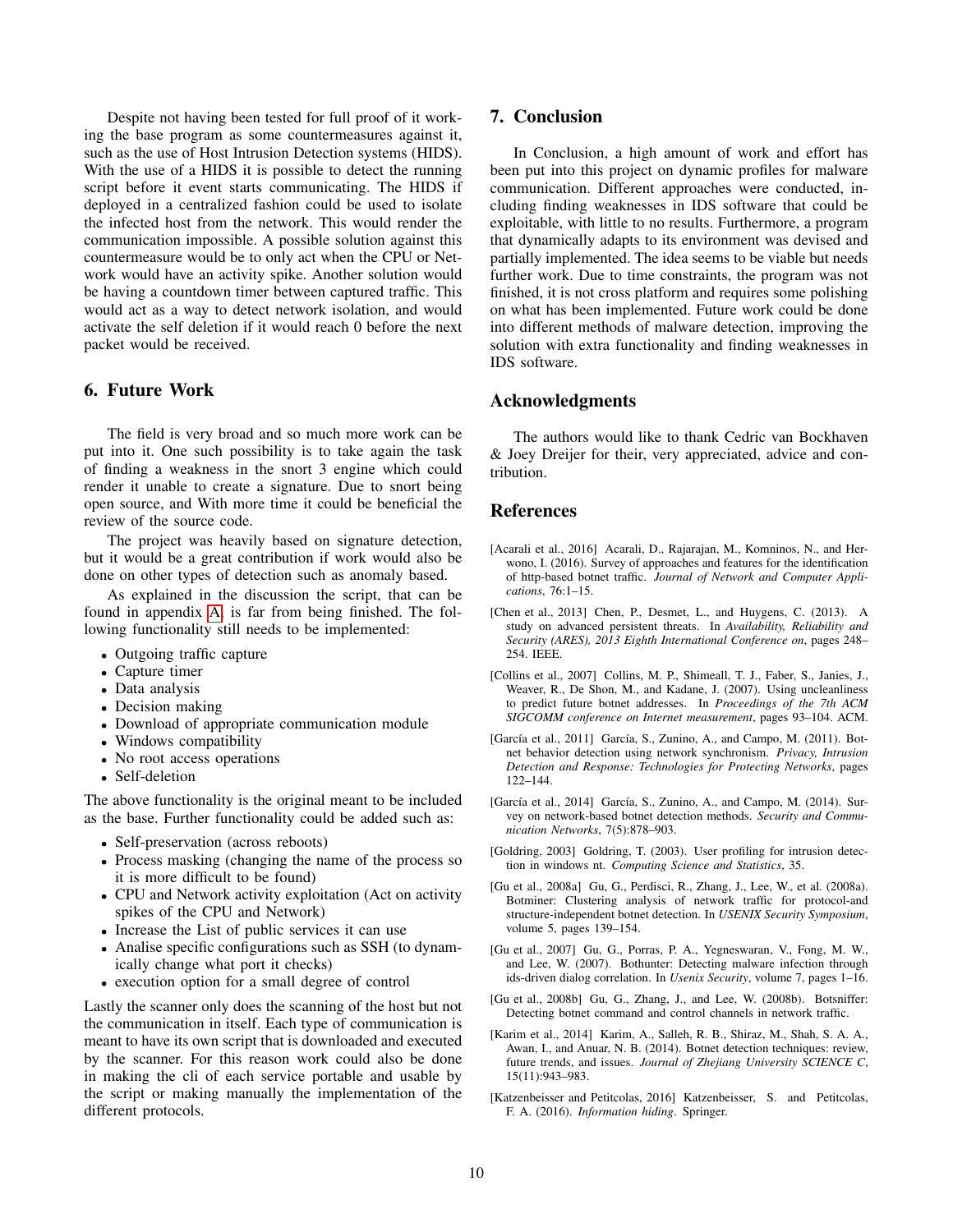- <span id="page-10-11"></span>[Kim et al., 2012] Kim, D. H., Lee, T., Kang, J., Jeong, H., and In, H. P. (2012). Adaptive pattern mining model for early detection of botnetpropagation scale. *Security and Communication Networks*, 5(8):917–  $\hat{9}2\hat{7}$
- <span id="page-10-0"></span>[Lampson, 1973] Lampson, B. W. (1973). A note on the confinement problem. *Communications of the ACM*, 16(10):613–615.
- <span id="page-10-5"></span>[Li et al., 2010] Li, Z., Wang, B., Li, D., Chen, H., Liu, F., and Hu, Z. (2010). The aggregation and stability analysis of network traffic for structured-p2p-based botnet detection. *JNW*, 5(5):517–526.
- <span id="page-10-3"></span>[Liao et al., 2013] Liao, H.-J., Lin, C.-H. R., Lin, Y.-C., and Tung, K.-Y. (2013). Intrusion detection system: A comprehensive review. *Journal of Network and Computer Applications*, 36(1):16–24.
- <span id="page-10-2"></span>[Limarunothai et al., 2015] Limarunothai, R., Munlin, M., et al. (2015). Trends and challenges of botnet architectures and detection techniques. *Journal of Information Science & Technology*, 5(1).
- <span id="page-10-4"></span>[Lu et al., 2011] Lu, W., Rammidi, G., and Ghorbani, A. A. (2011). Clustering botnet communication traffic based on n-gram feature selection. *Computer Communications*, 34(3):502–514.
- <span id="page-10-7"></span>[Passerini E, 2008] Passerini E, Paleari R, M. L. B. D. (2008). Fluxor : detecting and monitoring fast-flux service networks. *Detection of Intrusions and Malware, and Vulnerability Assessment*, pages 186–206.
- <span id="page-10-1"></span>[Rodríguez-Gómez et al., 2013] Rodríguez-Gómez, R. A., Maciá-Fernández, G., and García-Teodoro, P. (2013). Survey and taxonomy of botnet research through life-cycle. *ACM Computing Surveys (CSUR)*, 45(4):45.
- <span id="page-10-13"></span>[Rossow and Dietrich, 2013] Rossow, C. and Dietrich, C. J. (2013). Provex: Detecting botnets with encrypted command and control channels. In *International Conference on Detection of Intrusions and Malware, and Vulnerability Assessment*, pages 21–40. Springer.
- <span id="page-10-12"></span>[Soniya and Wilscy, 2016] Soniya, B. and Wilscy, M. (2016). Detection of randomized bot command and control traffic on an end-point host. *Alexandria Engineering Journal*, 55(3):2771–2781.
- <span id="page-10-8"></span>[Strayer et al., 2006] Strayer, W. T., Walsh, R., Livadas, C., and Lapsley, D. (2006). Detecting botnets with tight command and control. In *Local Computer Networks, Proceedings 2006 31st IEEE Conference on*, pages 195–202. IEEE.
- <span id="page-10-14"></span>[Wikipedia, 2017] Wikipedia (2017). Pip (package manager) wikipedia, the free encyclopedia. [Online; accessed 11-February-2017].
- <span id="page-10-6"></span>[Wurzinger et al., 2009] Wurzinger, P., Bilge, L., Holz, T., Goebel, J., Kruegel, C., and Kirda, E. (2009). Automatically generating models for botnet detection. In *European symposium on research in computer security*, pages 232–249. Springer.
- <span id="page-10-9"></span>[Yen and Reiter, 2008] Yen, T.-F. and Reiter, M. K. (2008). Traffic aggregation for malware detection. In *International Conference on Detection of Intrusions and Malware, and Vulnerability Assessment*, pages 207– 227. Springer.
- <span id="page-10-10"></span>[Yu et al., 2010] Yu, X., Dong, X., Yu, G., Qin, Y., Yue, D., and Zhao, Y. (2010). Online botnet detection based on incremental discrete fourier transform. *JNW*, 5(5):568–576.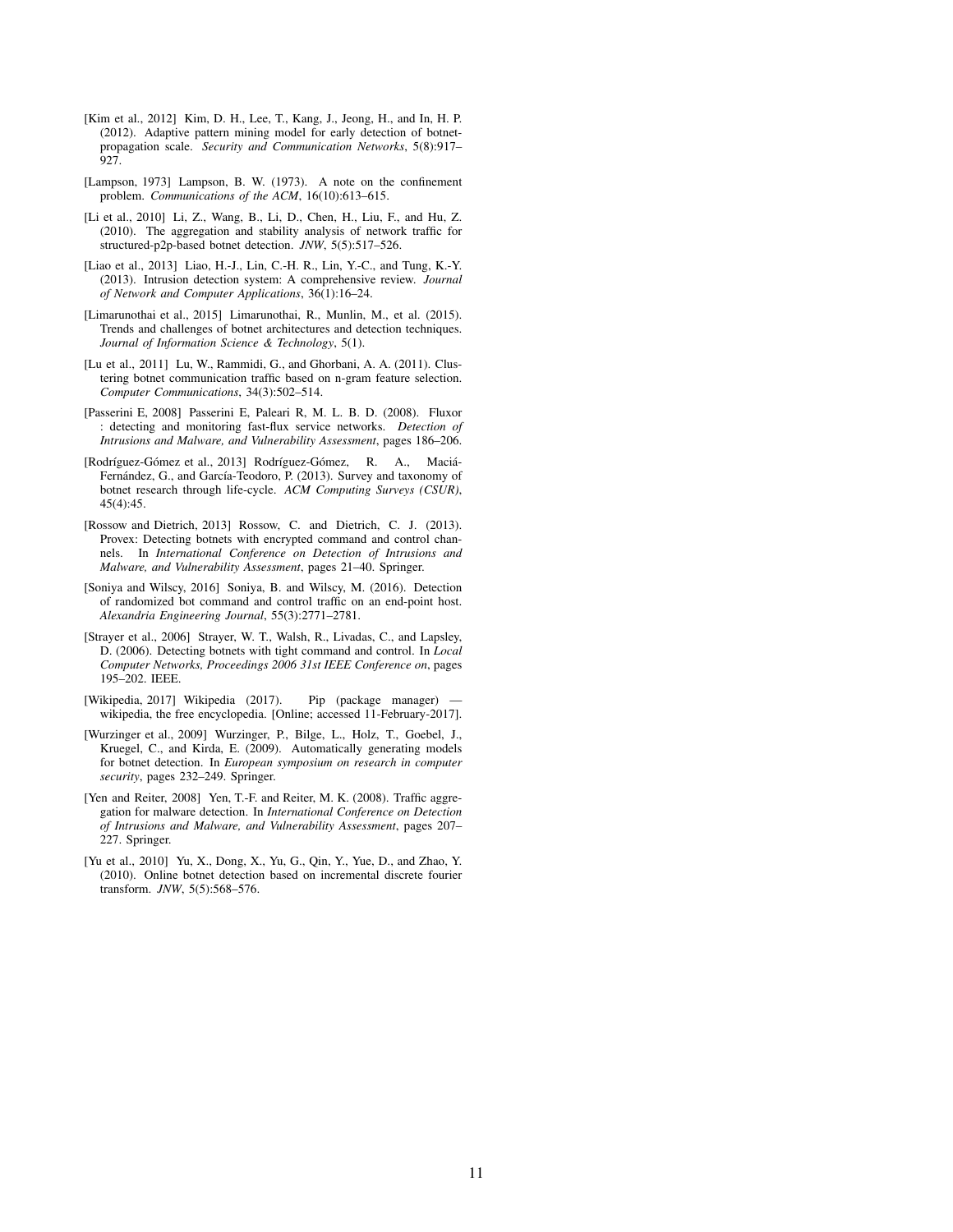# <span id="page-11-0"></span>Appendix A.

Github Repository: [https://github.com/JCMarques15/Dynamic](https://github.com/JCMarques15/Dynamic_Malware)\_Malware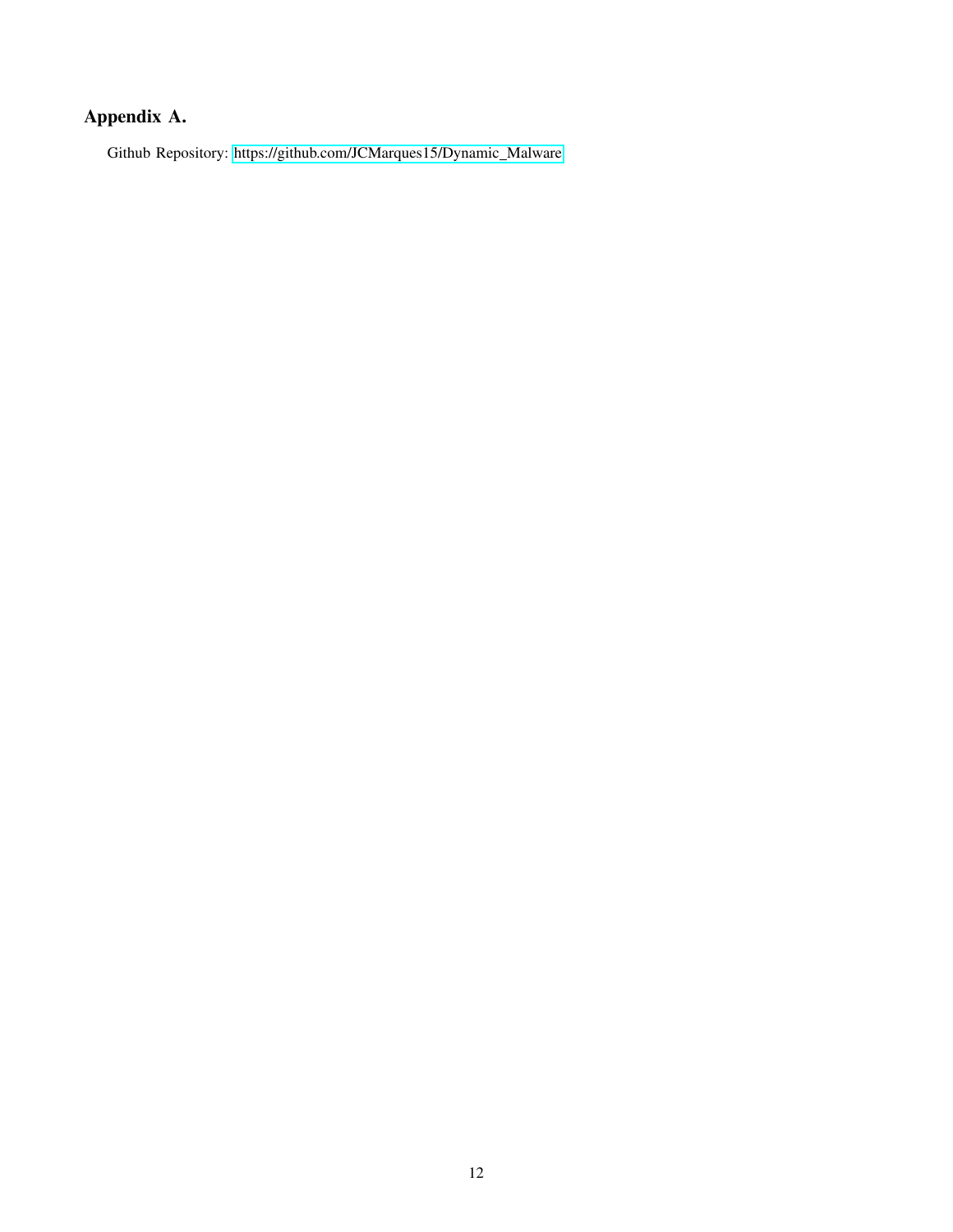## <span id="page-12-0"></span>Appendix B.

## Linux results:

jmarques@desktop-12 ~/git/Dynamic\_Malware master \* sudo python3 scanner.py [INFO] The scanner has root access [INFO] The host machine is Linux based, with the architecture ('64bit', 'ELF') and kernel 4.4.0-62 generic [INFO] It is running Ubuntu version 16.04 [INFO] Ip address for eno1 is: 145.100.102.142 [DEBUG] [['eno1', '145.100.102.142']] [INFO] TCP Socket created [INFO] UDP Socket created ##################################### TCP Packet Num: 1 Version: 4 IP Header Length: 5 TTL: 60 Protocol: 6 Source Address: 104.98.141.72 Destination Address: 145.100.102.142 Source Port: 443 Dest Port: 58700 Sequence Number: 1902228493 Acknowledgement: 2165171968 TCP header length: 10 Data: <omitted> ##################################### TCP Packet Num: 2 Version: 4 IP Header Length: 5 TTL: 60 Protocol: 6 Source Address: 104.98.141.72 Destination Address: 145.100.102.142 Source Port: 443 Dest Port: 58700 Sequence Number: 1902228494 Acknowledgement: 2165172485 TCP header length: 8 Data: <omitted> ##################################### TCP Packet Num: 3 Version: 4 IP Header Length: 5 TTL: 60 Protocol: 6 Source Address: 104.98.141.72 Destination Address: 145.100.102.142 Source Port: 443 Dest Port: 58700 Sequence Number: 1902228494 Acknowledgement: 2165172485 TCP header length: 8 Data: <omitted> ##################################### TCP Packet Num: 4 Version: 4 IP Header Length: 5 TTL: 60 Protocol: 6 Source Address: 104.98.141.72 Destination Address: 145.100.102.142 Source Port: 443 Dest Port: 58700 Sequence Number: 1902228640 Acknowledgement: 2165172589 TCP header length: 8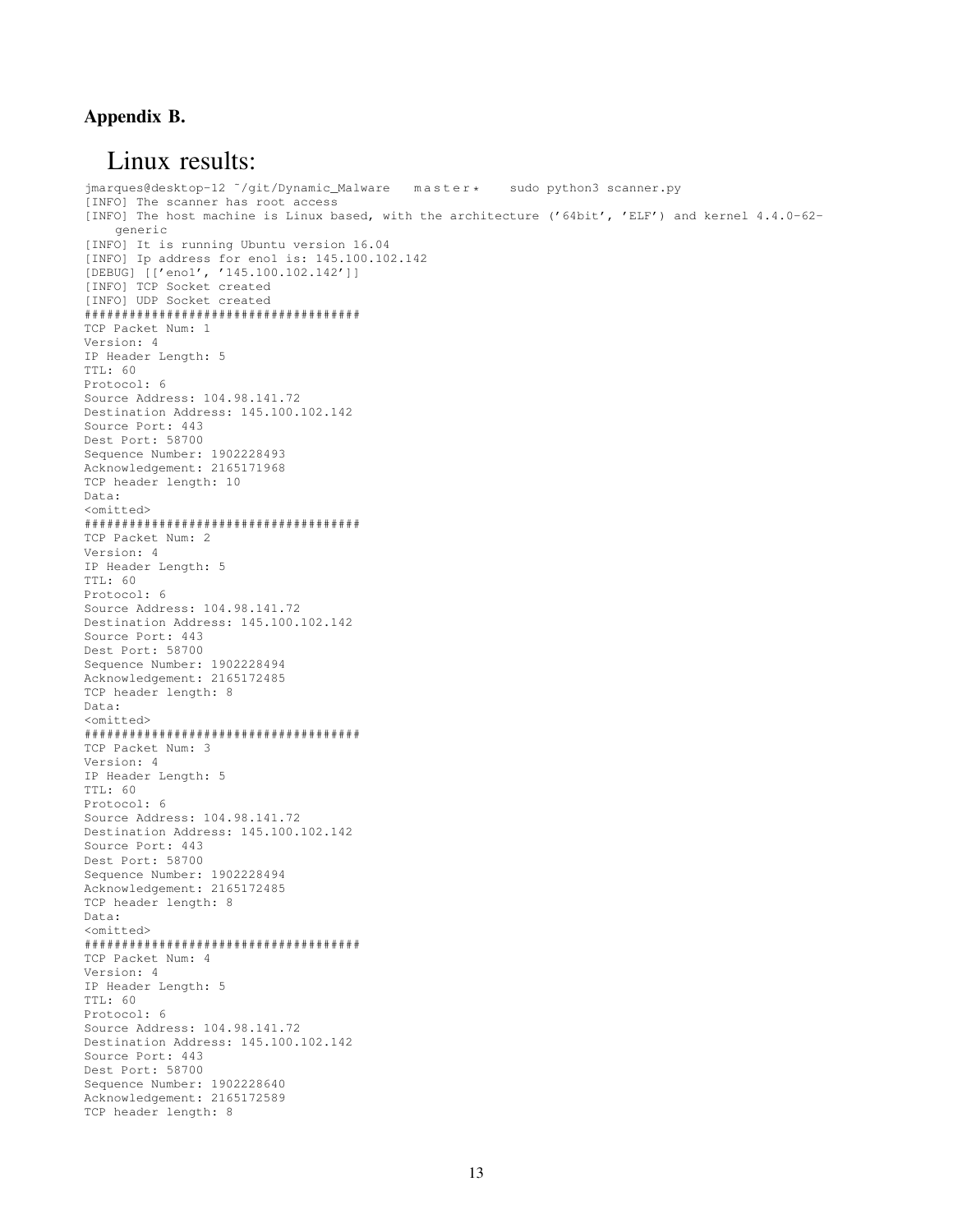Data: <omitted> ...